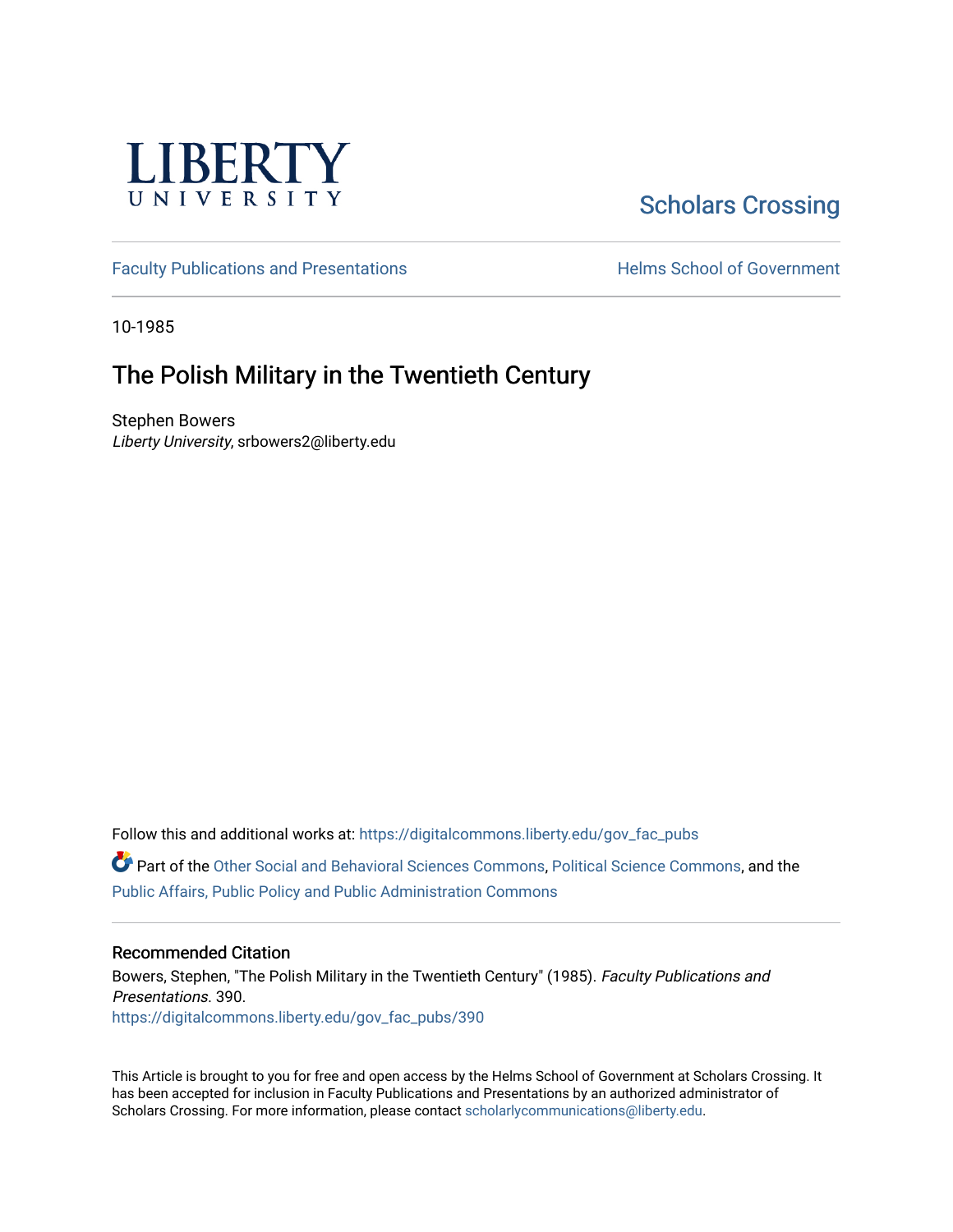ARMY QUARTERLY AND DEFENCE JOURNAL OCTORER 1985 VaL **ll5 No i** 

## **The Polish Military in the Twentieth Century**

### by Dr Stephen R Bowers

From the battles which led to the re-birth of Poland after World War One until the brief but bloody struggle against the German invaders in 19 39, the Poles developed a reputation as fearless, resolute fighters. Perhaps the best-known incident came in September 1939 when, according to Nazi propaganda, two squadrons of Polish cavalry made a futile and costly charge against German tanks. This account, still widely accepted by historians, and occasionally promoted by Poles as evidence of their bravery, is only partially correct. The two squadrons, having successfully completed an attack against a German infantry battalion, were they themselves suddenly attacked by two armoured cars. The cavalry lost several dozen men before retreating into the cover of a nearby thicket.<sup>1</sup>

Yet, Polish military traditions reflect more than just a pride in the history of the Polish armed forces. The political and social mission of the Army has been equally significant.

Following the re-establishment of Poland in 1919, the Polish Armv, representing communal and national interests, emerged as a major instrument of national unity. Transcending vested interests, it enjoyed considerable social influence and was able to resist extensive political controls. During the Pilsudski regime, the Army's formal links with the state transformed it into a device for the manipulation of the government, which eventually led the Army to adopt political objectives.

Following Pilsudski's death, military figures assumed control of the Polish state apparatus in the so-called 'Government of the Colonels'. The Army's political influence between the wars was matched by its size which grew from 266,000 men in 1923 to 350,000 by 1935.<sup>2</sup> During the upheavals of 1980-81, the military was able to draw upon this rich tradition of social and political influence and once again played a decisive role in Polish political history.

Although Poland collapsed in 1939, the Polish military did not disappear. Despite the loss of thousands of Polish servicemen, including the bulk of the officer corps in the massacre at Soviet-occupied Katyn, $3$ organised resistance persisted. Thousands of Poles fled to the Soviet Union, where they joined the Polish armies being built up hy the Soviets. These were dominated and commanded by Russians, who

A specialist on Soviet and East European affairs, Dr Stephen R Bowers has<br><sup>writte</sup>n several articles on the Warsaw Pact military. He is presently employed as an intelligence analyst specialising in Eastern Europe. Dr Bowers' article 'The Political Evolution of Intelligence' appeared in  $AQ$  Vol 114 No 2 (April 1984).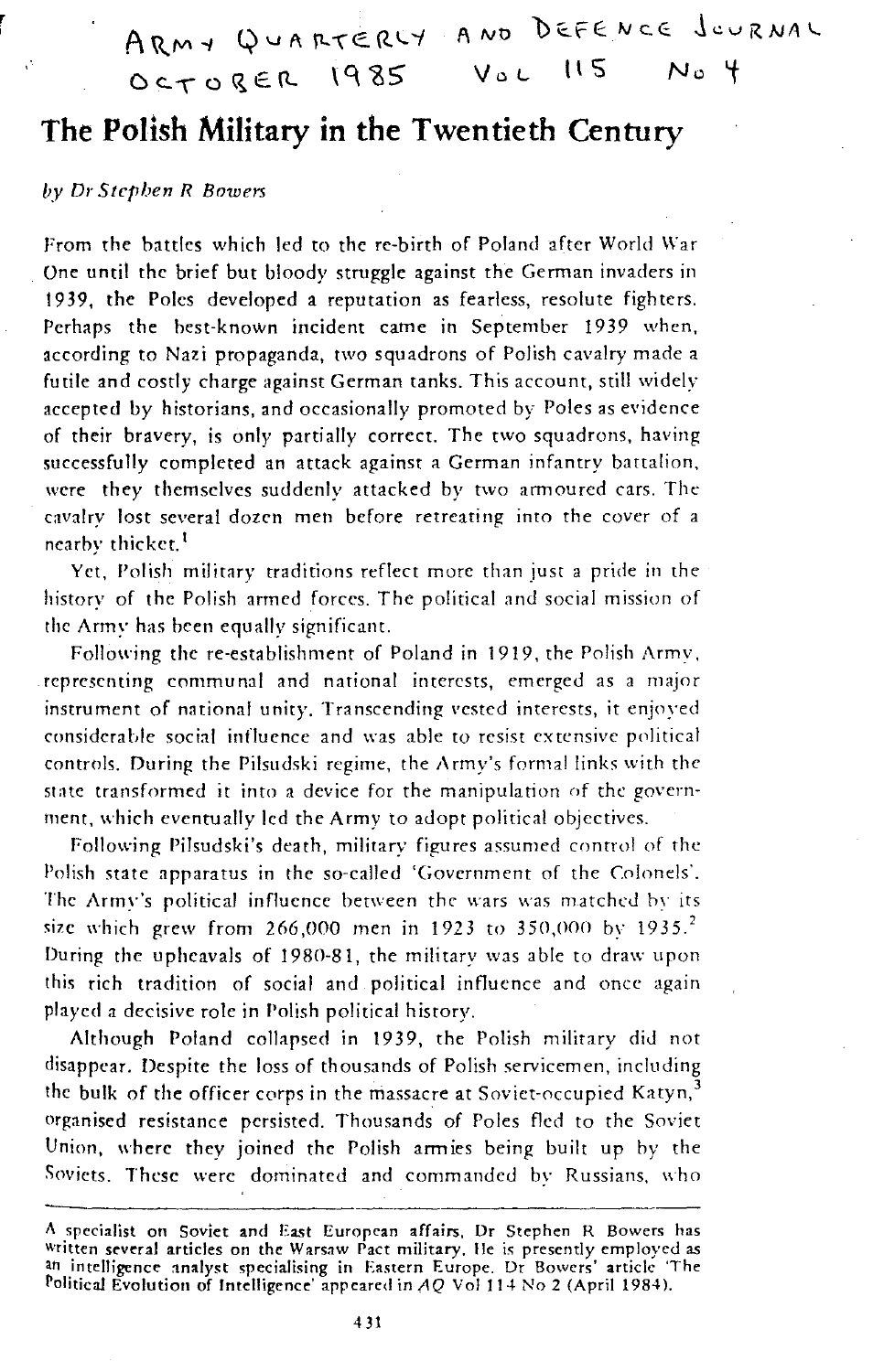held one third of the officers' commissions in these new armies. Others chose to stay in Poland and fight with the Home Army, the noncommunist and largest of the anti-Nazi forces. Within the Home Army, however, there was a group of Communist partisans, known as the People's Army. Many of these partisans were veterans of the Spanish Civil War and later joined the two Soviet-organised armies which were to form the postwar Communist Polish Army. Finally, many Poles joined the British forces in the Middle East: still others distinguished themselves as pilots in the Royal Air Force. Soviet political pressures meant that most Poles who fought in the West were later denied commissions in the postwar Polish forces. Official policy was to recruit officers from the supposedly more sympathetic worker and peasant classes.<sup>4</sup>

The Polish forces as organised by the Soviets in 1943, formed the basis of the army of communist Poland. With the addition of the communist faction of the llome Army, the new Polish Army was, in theory, a complete departure from the precommunist Polish military model. It reflected Soviet concepts of military organisation, leadership and discipline. Ouring and after the war, the leadership of the Polish military was screened by the Soviets, and Soviet military advisors and officers controlled the training and direction of the new army. Within several years, most of those who had served in the old Polish Army  $$ whether as officers or as enlisted personnel  $-$  were dismissed. By 1973 only 2% of Polish officers had any pre-war military experience. 5

Soviet domination of the Polish Army from 1945-55 was symbolised by Konstanty Rokossowski, a Polish-born Soviet citizen and fonner Soviet Vice-Minister of Defence. In 1949 he replaced the Polish nationalist Wladyslaw Gomulka on the Central Committee of the Polish United Workers' Party and also became Polish Minister of Defence, a position that he held until 1956.<sup>6</sup> Rokossowski's control was supplemented by hundreds of Soviet advisors to ensure that Polish military organisation, training, doctrine, tactics and *even* uniforms conformed to the Soviet model. Soviet officers assumed control over much of the Polish Army and the Chief of the Polish General Staff: the Commander of the Ground Forces, the heads of all service branches, and the commanders of all of Poland's military districts were all Soviets. During these years the Polish Army, *once* a symbol of Polish nationalism. became an extra-national force directly subordinate to Soviet High Command. <sup>7</sup>

The upheavals of 1956 ended this situation. With the Poznan riots of June 1956, the Polish forces demonstrated that, in the post-Stalin era. it was no longer a reliable prop for an ineffective and increasingly unpopular regime. In Poznan itself, regular army units refused to fire on

432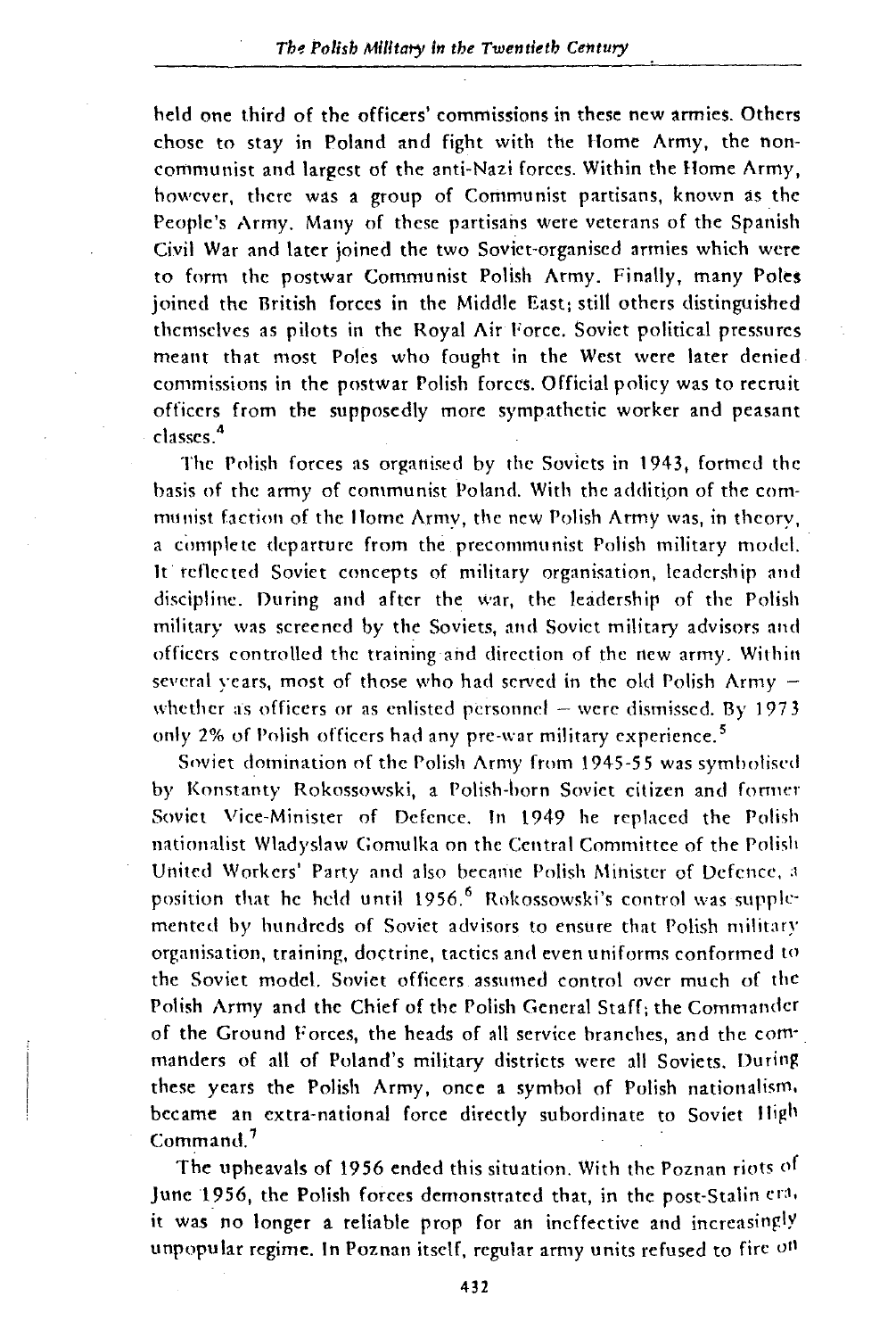strikers. With heightened tension between Poland and the USSR, and internal divisions within the army between Polish nationalists and Soviet loyalists, the Army was completely neutralised and confined to barracks.

As Soviet pressure on the reformist Polish leadership mounted, a newly-formed Committee for the Defence of Warsaw organised Forces for combat with approaching Soviet troops. Khrushchev's retreat, viewed as a result of the Poles' willingness to fight, led to Gomulka's return to power.

The events of 1956 also gave the Polish military relative autonomy. The price of that autonomy, however, was absolute conformity to the Warsaw Pact, integrated commands, common training and equipment, and rigid political surveillance and control. Nevertheless, in November 1956, Marshal Rokosswoski, who had just been denied Politburo membership, the leading Soviet military advisors and other high ranking Soviets in Poland accepted decorations for their services to Poland and quietly boarded a plane to the L'SSR. At the same time. Gomulka led a Polish delegation to Moscow where he secured a Soviet agreement for mutual friendship, a continued Polish-Soviet military alliance - including the stationing of Soviet troops in Poland  $-$  and, most important, complete internal sovereignty for Poland.<sup>8</sup> Through this agreement and the tense confrontations of 1956, the Poles regained control not only of their political destiny but also of their military organisation.

With Gomulka's renewed emphasis on Polish nationalism it was inevitable that the militarv should become the focus for those determined to 'de-Sovietise' Polish public life. The removal of Rokossowski and his Soviet colleagues was followed by the appointment of 'native' communists who, like Gomulka, had suffered during the Stalinist era in Poland. General Marian Spychalski, a victim of the purges, rephced Rokossowski as defence minister. General Janusz Zarzychi, another purge victim, became chief of the Main Political Administration. Traditional uniforms and military songs were reintroduced, and Poland secured a status-of-forces agreement with the USSR that limited Soviet military activities in Poland and gave Poles the theoretical right to try Soviet soldiers in Polish courts for crimes committed while off-duty.<sup>9</sup>

'De-Sovietisation', however, had its limits and did not involve a rupture of Poland's ties with the Soviet Union or the Warsaw Pact. West German rearmament undoubtedly reminded Poland of her ultimate dependence upon the USSR in the face of a West Germany that maintained her claim to the Oder·Neissc lands.

Despite these efforts to return to the military the role and respon-

*,··.:.··*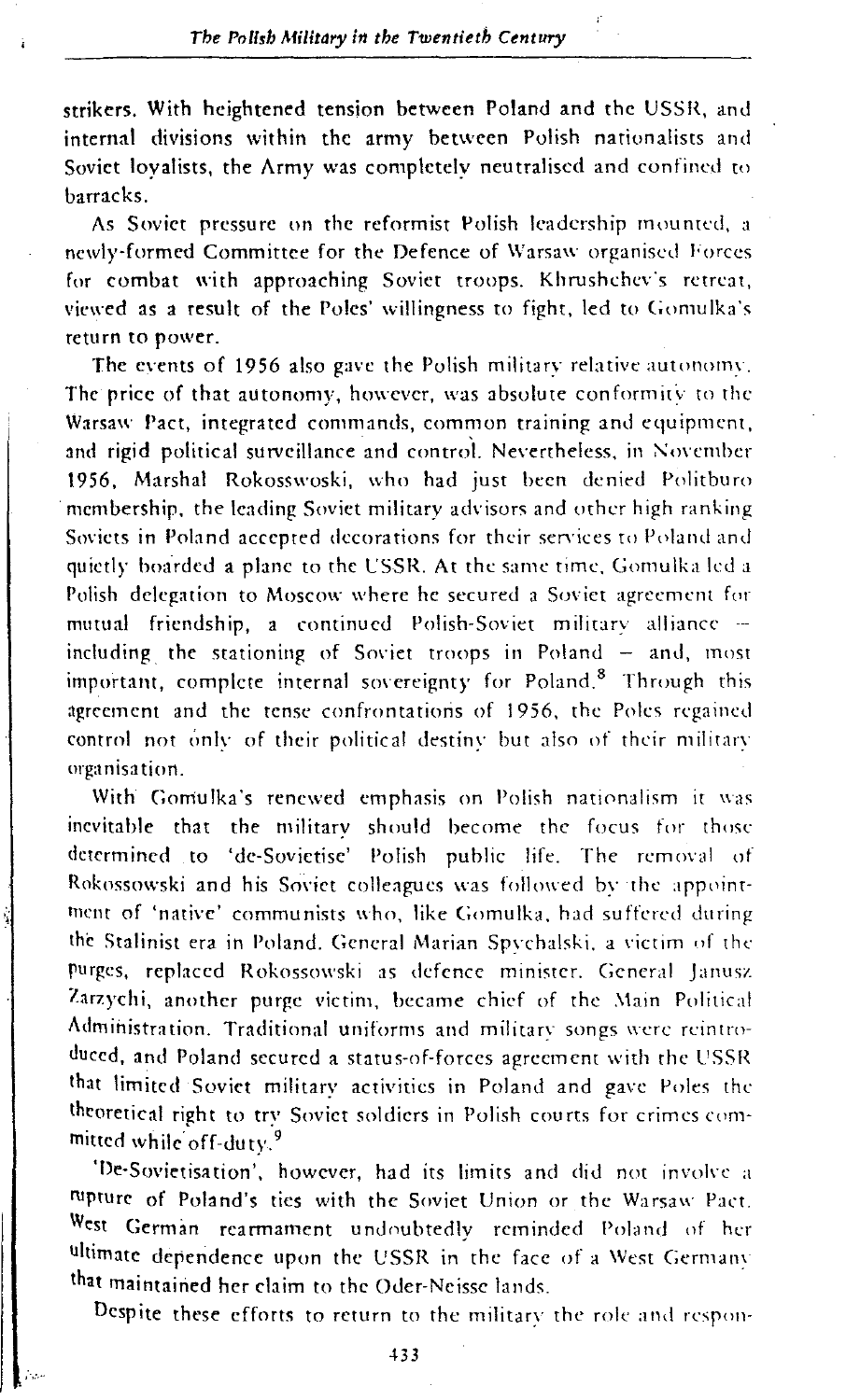sibilities of the pre-war years, the prestige of the Polish Army remained low as a result of Soviet domination. A 1958 survey of Warsaw youths showed that the military, once the pride of Poland, rated behind office workers and had fallen to 21st place in social status. By 1975 it has recovered much of its lost glamour, rising to eleventh place in a similar survey, but it was still rated lower in Poland than in most other nations surveyed in the same study.<sup>10</sup> It is not surprising that enlistments had begun to decline, a problem that once again became acute in the 1980's.

The key to the post-1956 effort to restore prestige was the removal of heavy-handed Soviet control and the weakening of party control over the military. The fall of Rokossowski and the Soviet 'advisors' was only the first step in a process which included the abolition of the military's communist youth organisation, a reduction in the authority of military political officers and the removal of company-level political officers.

This reduction of petty influence within the military allowed the professional officer corps to reassert itself. The values of military professionalism, rather than ideological criteria, were re-established. The officer corps' rediscovery of its prerogatives was accompanied by the establishment in 1957 of a Military Council in the Ministry of National Defence. Here, department and service chiefs could exmaine their professional problems without the presence of Party representatives.<sup>11</sup>

The diminution of party control did not, however, lead to a politically independent Polish Army. In fact, the party subsequently reclaimed much of what it had lost during the turbulent mid-1950's. Today, political control over the military is achieved through several chains of authority and political organisations operating from the General Staff down to company level.

The primary instrument for political surveillance has been the Main Political Administration (MPA) of the General Staff, in both the Party Secretariat and in the Ministry of National Defence. The MPA is responsible for the political officers which are assigned to all field commanders, and organises party cells in all units. Through the Military Youth Organisation, it directs the political education of enlisted personnel. Through the Administrative Department, the Party Secretariat uses the Military Security. SetVice as a military political police force to guard against dissident activities in the armed forces.

The Soviet Union has also .reclaimed much of what it had lost after 19 56. Not only are certain key Polish military appointments once again reserved for Soviet officers, but various specialised security services arc under direct KGB control. Furthermore, promotion above the rank of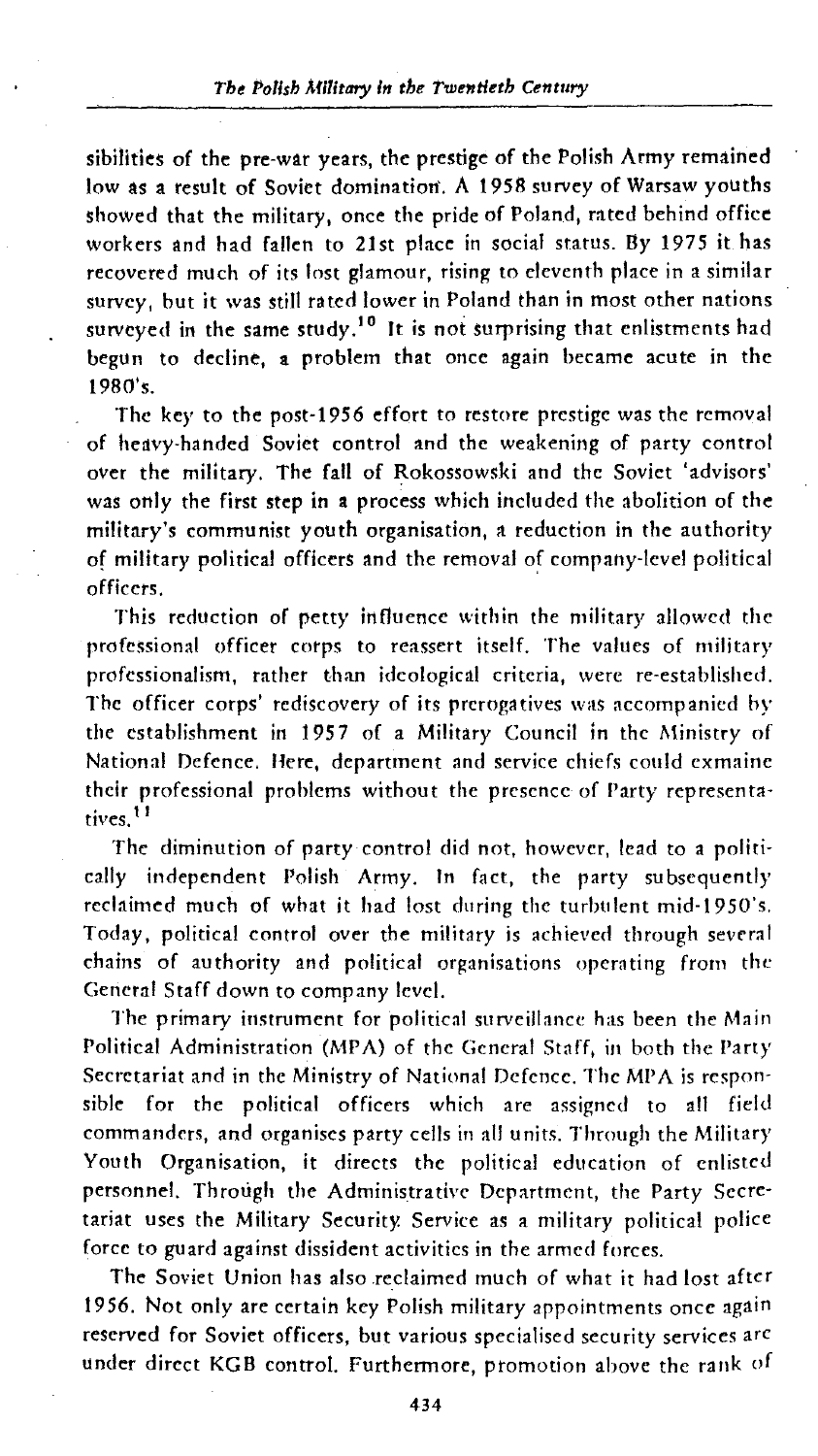colonel is limited to those officers who have been trained at Soviet academics.

The regeneration of political authority within the military has been supported by consistent demands for an intensification of partyideological work in the armed forces. The tone of this effort was set at an ideological conference for leading military cadres held in 1978. The Conference theme reflected the leadership's understanding of the role of the PZPR (Polish United Workers' Party), asserting that the army would 'help to create socialist Poland ... under the leadership of the party . . .' In sharp contrast with the independent spirit of 1956. General Wlodimierz Sawczuk, head of the MP A demanded that cadres 'increase the militancy of party-political work in the Polish armed forces' and General Jaruzelski outlined specific political-educational tasks for accomplishing that objective.

In 1984, Poland's Minister of Defence, General Florian Siwicki, further elaborated on this theme. He declared that the 'party is and always has been the leading, guiding, and vanguard force in the armed forces'. Siwicki explained that party organisations within the military deserved credit for stimulating greater performance and a higher level of combat-readiness.<sup>13</sup> By the 1970's the Polish civil defence effort discussed below  $-$  provided a model for the translation into policy of the military's commitment to an ideologically based 'intensification of cooperation' between party and military. <sup>14</sup>

Twenty years after the 'renationalisation' of the Polish Army, it became clear that the military's idea of nationalism was not that of the traditional Pole but rather an 'enlightened' Marxist-Leninist version of an 'international patriotism'. The military's expression of nationalism was found in a finn alliance with the Soviet Union and an exaltation of those events in Polish history that reflected the glories of socialism. the USSR, and Poland's struggles against Western nations.

It is not surprising that Party domination of a more genuinely professional military has continued nor that the army's status as an institution reflective of Polish pride and popular patriotism has not been regained. The leadership of the armed forces seems to have u ncritically accepted Soviet military science and its own position and obligations within the Warsaw Pact. While the blatant expressions of direct Soviet manipulation have been eliminated, the military remains a reliable instrument of communist rule in Poland.

The military's political role is enhanced by an organisational Structure described by Polish authorities as both logical and functionaL The leadership's views on this matter were elaborated in a discussion in *Zolnierz Polski* in 1981 which stated that 'an army is a structure which is organised clearly, logically, and, above all, functionally.<sup>15</sup> The Polish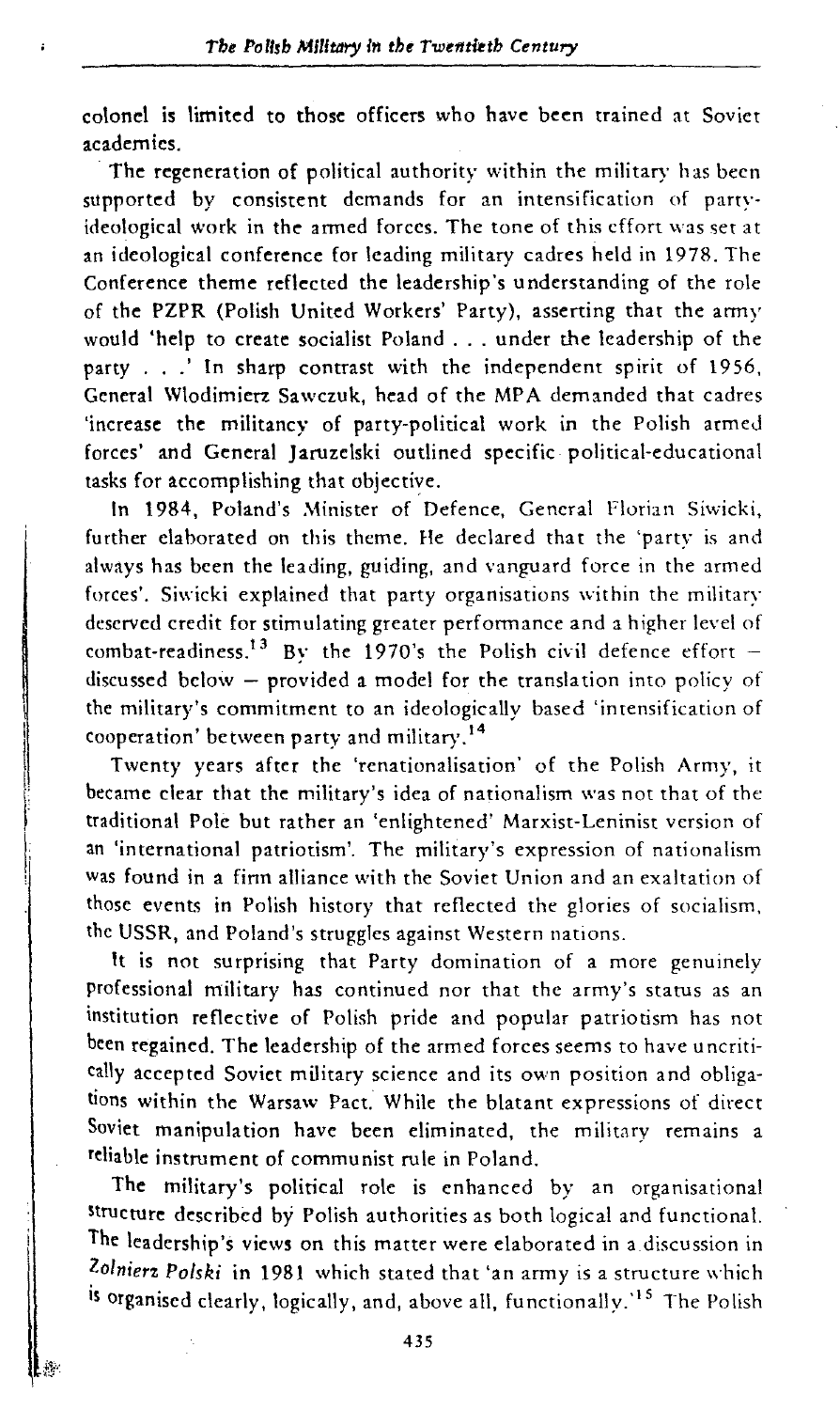armed forces are therefore divided into four branches: ground forces and the navy.

The ground forces' primary mission is to prevent enemy forces from invading Poland and seizing and holding specific objectives. The regime boasts of the ground forces' great firepower, manocuverahility, and airborne capabilities. The Ground forces consist of the following combat arms; mechanised forces, tank forces  $-$  the main striking arm  $$ airborne assault units, missile forces  $-$  the main firepower element  $$ arti11ery, anti-aircraft defence, shore defence, combat engineers, chemical troops, signal troops, transportation units and tactical air forces. <sup>16</sup>

There arc approximately 220,000 men in the ground forces, 75% of whom arc conscripts. They are divided into five armoured, one airborne, one assault landing and eight motoriscd rifle divisions. The latter arc composed of three motoriscd rifle· regiments, one tank or armoured regiment, one artillery regiment, and numerous support clements. The assault landing division is organised and equipped to crn5s rivers and streams under combat conditions and to conduct amphibious assaults.

The airborne division, one of Poland's elite units, is fully capable of airborne assault operations and the well-equipped artillery divisions boast a variety of howitzers, anti-tank missiles, multiple rocket launchers, and self-propelled guns. The armoured divisions use Soviet T-54/55 medium tanks armed with night-vision devices and gun stabilisers. They can therefore fire accurately on the move in day or night. The divisions facing west are at 85-90% of full strength; those facing cast at no more than 30%. <sup>17</sup>

The Air and National Air Defence Forces  $-$  a combined force of 88,000 men with over 700 aircraft  $-$  is the largest Warsaw Pact air force apart from that of the Soviet Union. Established in 1944 as the Soviet Sixth Air Army, the Polish Air Force has suffered from being a Soviet creation since hirth. Its first operations were conducted under Soviet command with Soviet and Polish personnel, and it continued to function as a Soviet force even after the war. It was not until 1956 that the air force  $-$  along with the army  $-$  gained some independence.<sup>18</sup>

The principal clements of the air force are the fighter air force, to provide protection for friendly forces against enemy air attacks; the attack-fighter air force, to support mechanised and airborne assault forces; the fighter-bomber air force, to strike deep inside enemy lines: the reconnaissance air force, transport air force and, finally, rhc auxiliary air force, providing communication, transportation for wounded, and other essential support services.<sup>19</sup>

Established in 1962, the National Air Defence Forces are one of the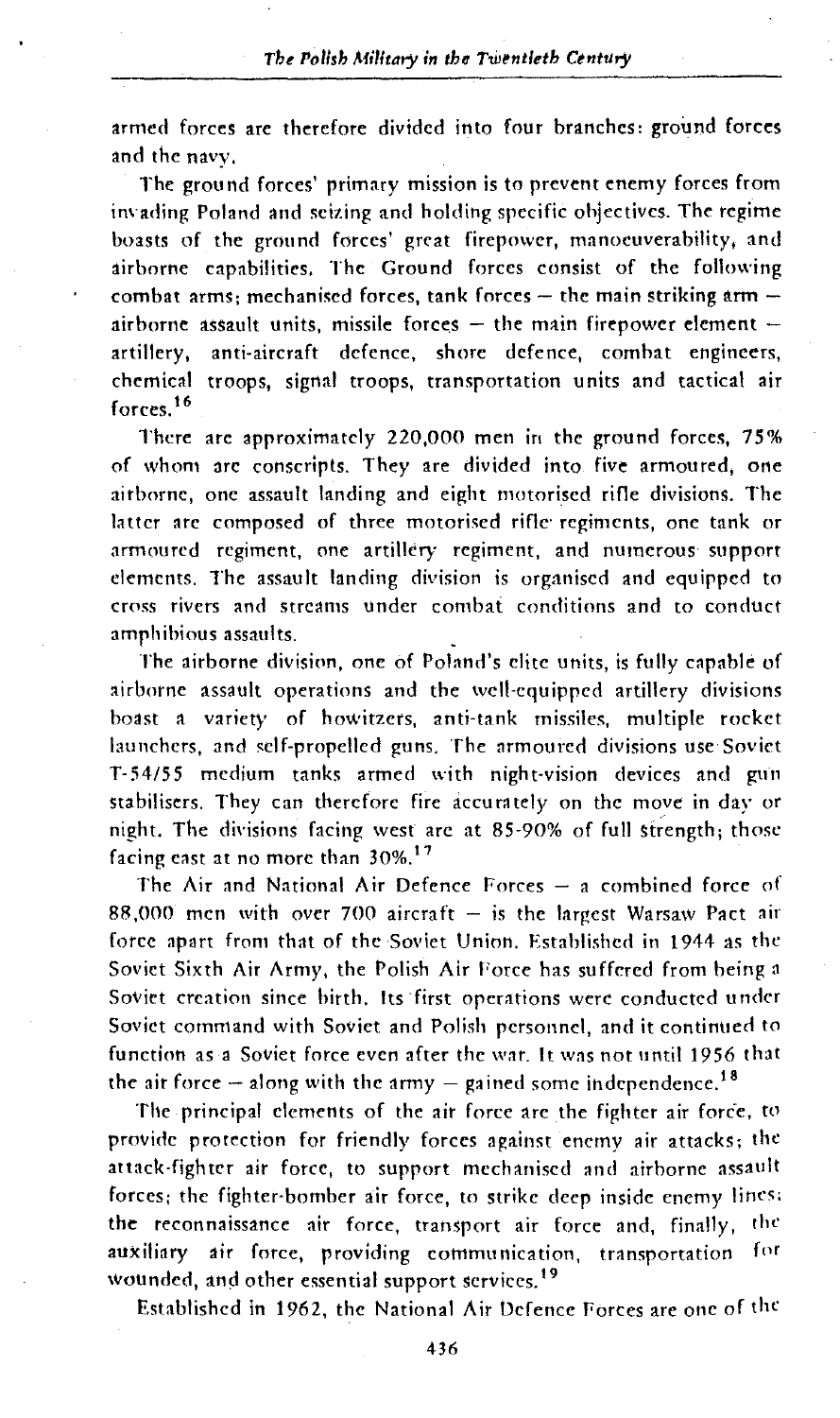youngest branches of the Polish Air Force. They are known as the 'five-minute armies' because of their quick response capabilities. Given their broad geographic responsibilities  $-$  they cover all important Polish industrial, political-administrative, and transportation centres and their obligation to offer immediate protection for the country's most likely fixed targets, it is not surprising that the Air Defence F orccs arc well-armed. They presently employ ten regiments made up largely of Soviet MiG-2 3 *Flogger B* interceptors already used by Russia's Middle Eastern allies. Polish military spokesmen, of course, ignore the delay in their receipt of the latest equipment, insisting that the Air Defence Forces are equipped with the 'most modern pursuit planes'. There arc also nine SAM regiments in fifty sites to defend important targets against enemy attack.<sup>20</sup>

Three basic units are used by the National Air Defence Forces: rocket and artillery units, an air force, and radio engineers. In addition, there are several support units such as communication, chemical, supply, engineering, and other service detachments.<sup>21</sup>

The Polish Navy became a legal entity in July 1944 receiving its first ship, the salvaged launch 'Korsarz', in summer 1945. The military weekly Zolnierz Polski speaks of the difficulties of those early years when the 'Polish ships and crews who had become famous in battling the Nazi Kriegsmarine were still in the West . . . ' Furthermore, according to the Journal, 'it was not easy to get them back' nor were the Western navies in which they had served, most notably Sweden and Great Britain, eager to return the ships. In fact, *Znlnier: Polski*  charges, it was not until six years after the war that the submarine 'Wilk' was returned and by then it was 'fit only for scrap metal'.<sup>22</sup>

Serious efforts to develop the Polish Navy began in March 1946, when the USSR delivered nine trawlers, 12 small submarine motor boats, and two torpedo cutters to the naval base at Gdynia. Repair bases were expanded and training of naval specialists began. Major improvements followed in the 1950's when the Polish Navy received submarines, large submarine motor boats, new destroyers and torpedo cutters. Over the next decade, rocket ships purchased from the USSR and the present generation of Polish ships were added to the countrv's growing navy. The Polish Navy now includes groups of surface and submarine craft, about 60 naval aircraft, various coastal units equipped with cruise missiles and about 1,000 marines, numerous engineers, technicians, hydrographic, supply, and medical specialists.<sup>23</sup>

No Polish ship is designed for wartime operations outside the Baltic. Thus, while the navy may be an effective defensive force, it lacks the npability for major naval actions. Discussions of Polish naval missions - With the exception of Polish submarines, which are supposed to

437

 $\hat{\mathbf{u}}$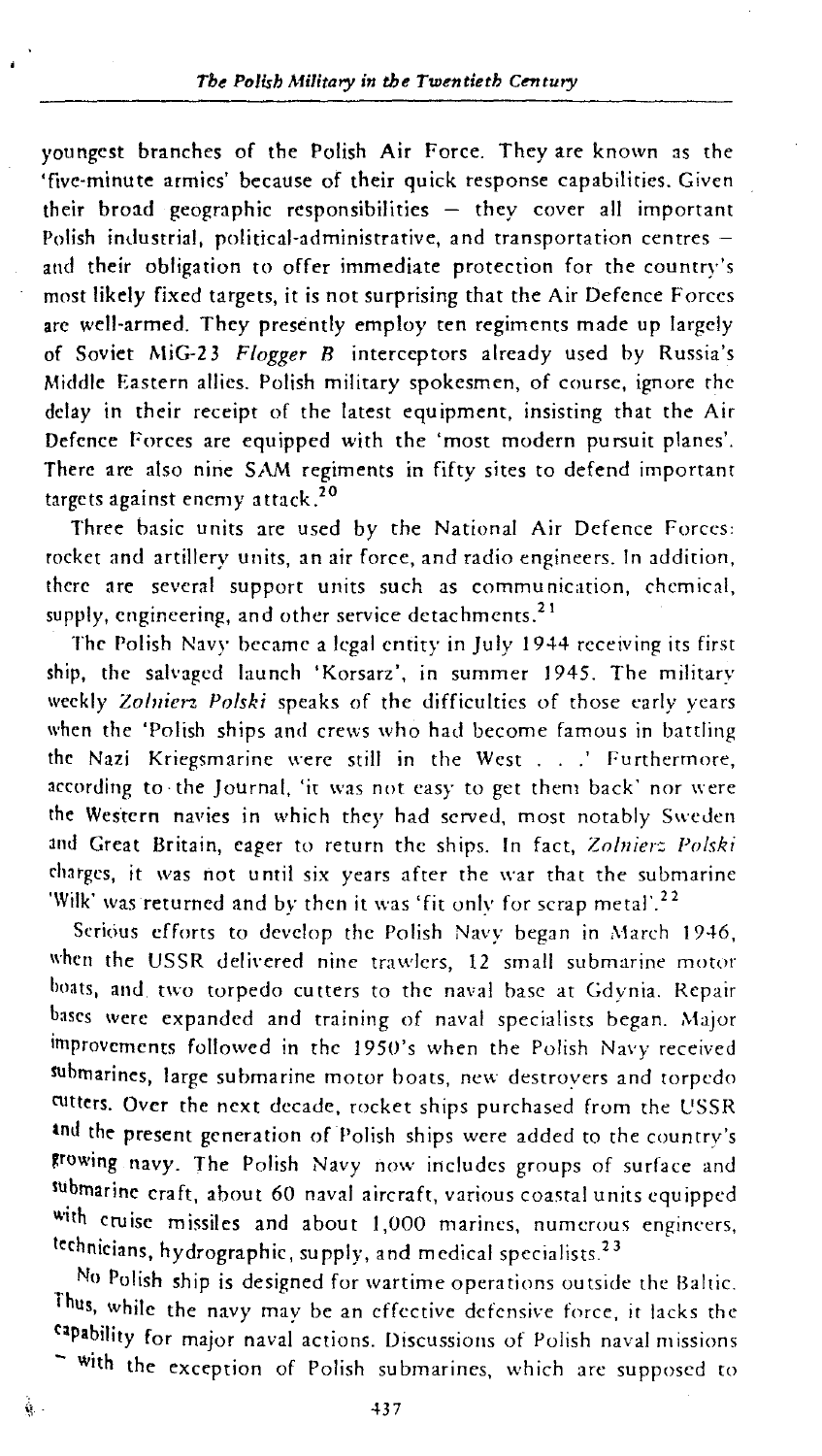'conduct combat operations in distant area'  $-$  generally focus on purely defensive tasks such as coastal protection, combating enemy amphibious assaults, and anti-submarine warfare.  $24$ 

The modern Polish Armed Forces, therefore, are a product of Soviet training and political indoctrination. They are vastly different from the patriotic, nationalistic pre-war military establishment. There is a new, internationalist version of Polish patriotism among the officer corps. An extensive network of political controls over the military discourages dissident political doctrines.

This difference is also a result of the declining popularity of the military  $-$  a condition which has become the focus of much public discussion in the Polish media  $-$  and the popular perceptions of the army as a Soviet tool. The military is therefore less attractive to traditional Polish nationalists and those inclined towards anti-Russian sentiments.

But it is the attitude of the military that has changed rather than its role, which remains that of a 'national saviour'. The Polish Army is still an institution with both military and political responsibilities. The difference is that the Army now uses Marxism- Leninism and the Warsaw Pact to save Poland from 'chaos' instead of foreign domination and the loss of national sovereignty.

#### FOOTNOTES

- 1. Steven J Zaloga, 'Polish Cavalry Against the Panzers', Armor (January-<br>February, 1984):27-31.
- 2. Norman Uavies, *God's Playground: A History of Poland* 2 vols (New York: Columbia University Press, 1982), 2:419.
- 3. Peter Gosztony, Zur *Geschichte der Europaischen Volksarmeen* (Bon: Hohwacht Verlag, 1982), 18-19.
- 4. A Ross Johnson, Robert W Dean and Alexander Alexiev, *East European Military Establishments: The Warsaw Pact Northern Tier (Santa Monica:* Rand, 1980), 21-22.
- 5. Norman Davies, *Heart of Europe: A Short History of Poland* (Oxford: Clarendon Press, 1984), 362-363:
- 6. Nicholas flethell, *Gomulka:* His *Polmtd, 1/is Communism* (New York: llolt, Rinehart and Winston, 1969), 172-173 and 220-221.
- 
- 
- 7. Johnson, et al, 22.<br>8. Bethell, 230-231.<br>9. Johnson, et al, 23-24.
- 10. Adam Sarapata and Wlodzimierz, 'The Evaluation of Occupations by Warsaw<br>Inhabitants', *American Journal of Sociology* (May, 1961): 581-591 and Harold D Nelson, editor, *Poland: A Country Study (Washington, DC:* Government Printing Office, 1983), 124.
- 11. Johnson, et al, 24-25.
- 
- 12. Davies, *Heart of Europe: A Short History of Poland*, 367-369.<br>13. *Zolnierz Wolnosci*, 2-3 December 1978, p1 and ibid, 16 January 1984, p2.<br>14. Ibid, 2 October 1978, p5.
- 
- 15. *7..olnien Polski,* No 4, 25 April 1981, p20.
- 
- 16. Ibid, No 5, 1 February 1981, p20. 17, William J Lewis, *Tlu WarsatV Pact: Arms, Doctrine and Strategy,* (New York: McGraw-llill, 1982), 199-201.
- 18. Nelson, 316.